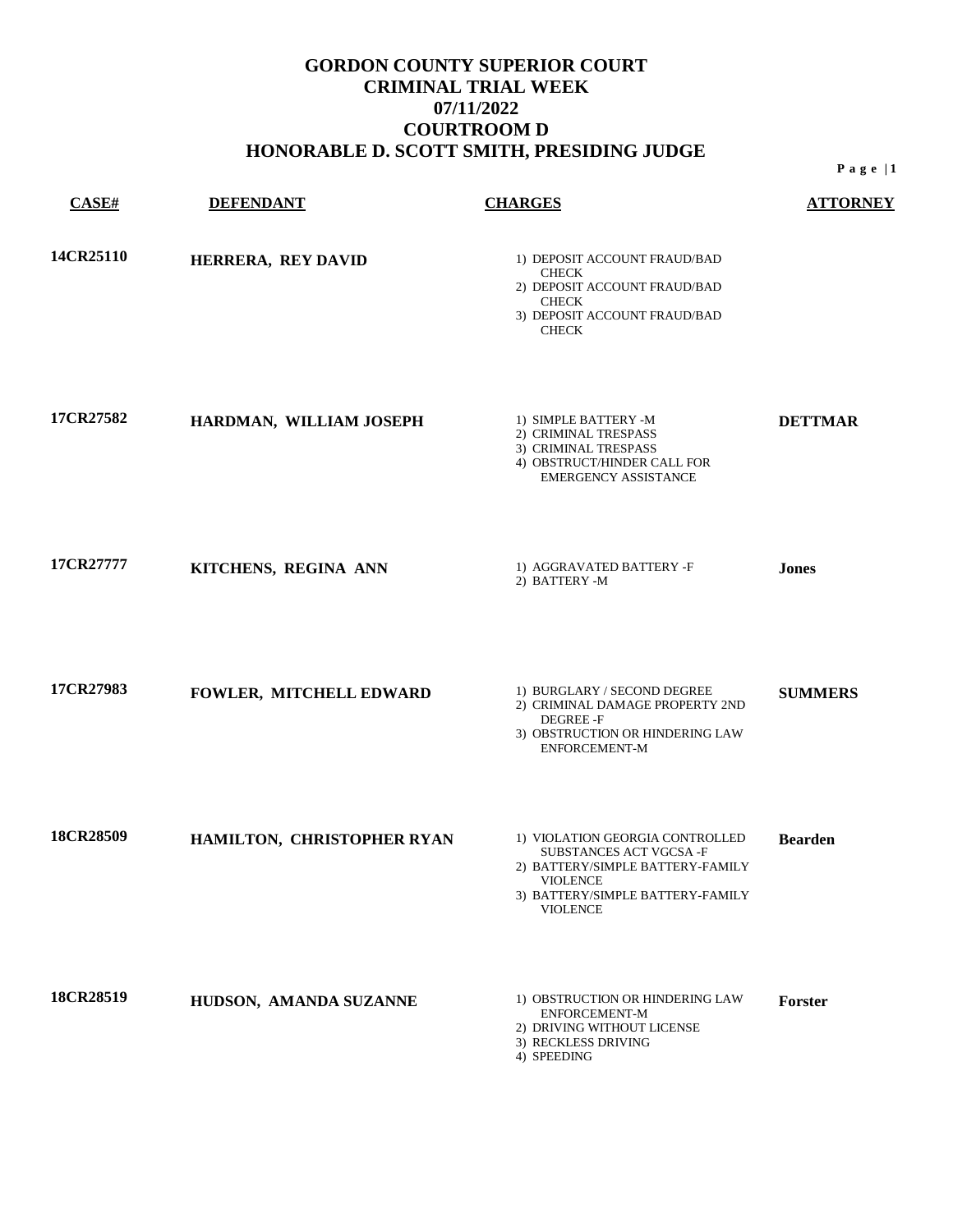| CASE#     | <b>DEFENDANT</b>         | <b>CHARGES</b>                                                                                                                                                                                                                                                                                                                                                           | <b>ATTORNEY</b>       |
|-----------|--------------------------|--------------------------------------------------------------------------------------------------------------------------------------------------------------------------------------------------------------------------------------------------------------------------------------------------------------------------------------------------------------------------|-----------------------|
| 18CR28557 | HUNTER, HEATHER RENEE    | 1) OBSTRUCTION OR HINDERING LAW<br><b>ENFORCEMENT-F</b><br>2) OBSTRUCTION OR HINDERING LAW<br><b>ENFORCEMENT-F</b><br>3) LOITERING OR PROWLING -M                                                                                                                                                                                                                        | <b>DETTMAR</b>        |
| 18CR28921 | HENDRIX, FELICIA LETESHA | 1) CRIMINAL DAMAGE PROPERTY 2ND<br><b>DEGREE-F</b>                                                                                                                                                                                                                                                                                                                       | <b>C. VICTOR LONG</b> |
| 18CR29010 | HALL, DEVIN LEE          | 1) VIOLATION GEORGIA CONTROLLED<br>SUBSTANCES ACT VGCSA-F<br>2) MARIJUANA-POSSESS LESS THAN 1 OZ<br>3) POSS DRUG RELATED<br>OBJECTS/EQUIPMENT-M                                                                                                                                                                                                                          | Govignon              |
| 18CR29019 | <b>KERR, CHRIS EDWIN</b> | 1) VIOLATION GEORGIA CONTROLLED<br>SUBSTANCES ACT VGCSA-F<br>2) D.U.I./Drugs<br>3) D.U.I./Drugs<br>4) D.U.I./Excess of .10<br>5) DRIVING WHILE LICENSE<br>SUSPENDED/REVOKED<br>6) MARIJUANA-POSSESS LESS THAN 1 OZ<br>7) DRUGS TO BE KEPT IN ORIGINAL<br><b>CONTAINER</b><br>8) WEAVING OVER ROADWAY<br>9) FOLLOWING TOO CLOSE<br>10) Turning movements/Signals Required |                       |
| 19CR29665 | HIGHTOWER, DONNA JEAN    | 1) THEFT BY SHOPLIFTING <300-M 4TH<br><b>OFF OR &gt;\$300-F</b>                                                                                                                                                                                                                                                                                                          | <b>Dettmar</b>        |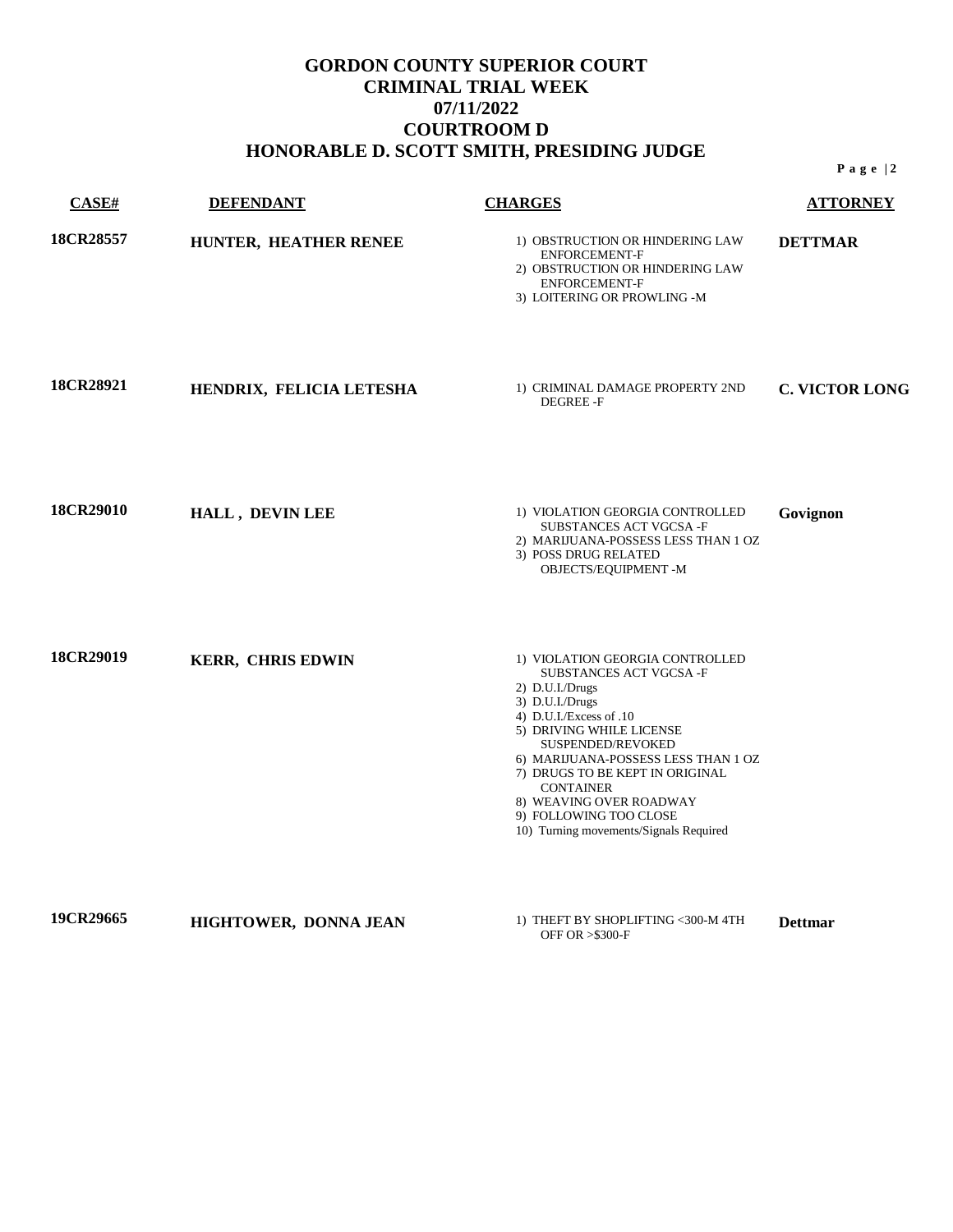| <b>CASE#</b> | <b>DEFENDANT</b>              | <b>CHARGES</b>                                                                                                                                                                                                                                                                                                                                                   | <b>ATTORNEY</b>                        |
|--------------|-------------------------------|------------------------------------------------------------------------------------------------------------------------------------------------------------------------------------------------------------------------------------------------------------------------------------------------------------------------------------------------------------------|----------------------------------------|
| 19CR29701    | HOUNSHELL, CHRISTOPHER ANDREW | 1) Serious Injury By Vehicle-F<br>2) Serious Injury By Vehicle-F<br>3) Serious Injury By Vehicle-F<br>4) FLEE/ATTEMPT TO ELUDE A POLICE<br>OFFICER-FELONY<br>5) FLEE/ATTEMPT TO ELUDE A POLICE<br>OFFICER-FELONY<br>6) RECKLESS DRIVING<br>7) Failure to Obtain GA Driver License<br>8) Impeding Free Flow Of Traffic<br>9) WEAVING OVER ROADWAY<br>10) SPEEDING | MILLER, STEVEN A.                      |
| 19CR29759    | HENDERSHOTT, GARY LYNN        | 1) THEFT BY TAKING<br>2) THEFT BY CONVERSION/<br><b>LSE/RENT/PERS PROP</b><br>3) THEFT BY TAKING<br>4) THEFT BY CONVERSION/<br><b>LSE/RENT/PERS PROP</b><br>5) THEFT BY TAKING<br>6) THEFT BY CONVERSION/<br><b>LSE/RENT/PERS PROP</b><br>7) BAIL/BOND JUMPING F-M                                                                                               | <b>SUMMERS</b>                         |
| 19CR29862    | HARRIS, JIMMIE LEBRON         | 1) VIOLATION GEORGIA CONTROLLED<br>SUBSTANCES ACT VGCSA-F<br>2) POSSESS FIREARM/KNIFE DURING<br>CRIME/ATTEMPT-F<br>3) ATTEMPT TO PURCHASE OR<br>TRANSFER A FIREARM WHEN<br>PROHIBITED BY 16-11-131                                                                                                                                                               | MILLER, STEVEN A.<br>MILLER, STEVEN A. |
| 19CR29872    | WITT, TIMOTHY KYLE            | 1) BATTERY/SIMPLE BATTERY-FAMILY<br><b>VIOLENCE</b>                                                                                                                                                                                                                                                                                                              |                                        |
| 19CR29897    | HYER, DARRYL ARTHUR           | 1) DRIVING WHILE LICENSE<br>SUSPENDED/REVOKED<br>2) Use Tag/Conceal/Misrep Veh ID-F<br>3) IMPROPER EQUIPMENT<br>4) Obstr/Windsh/Wiper Rqd                                                                                                                                                                                                                        |                                        |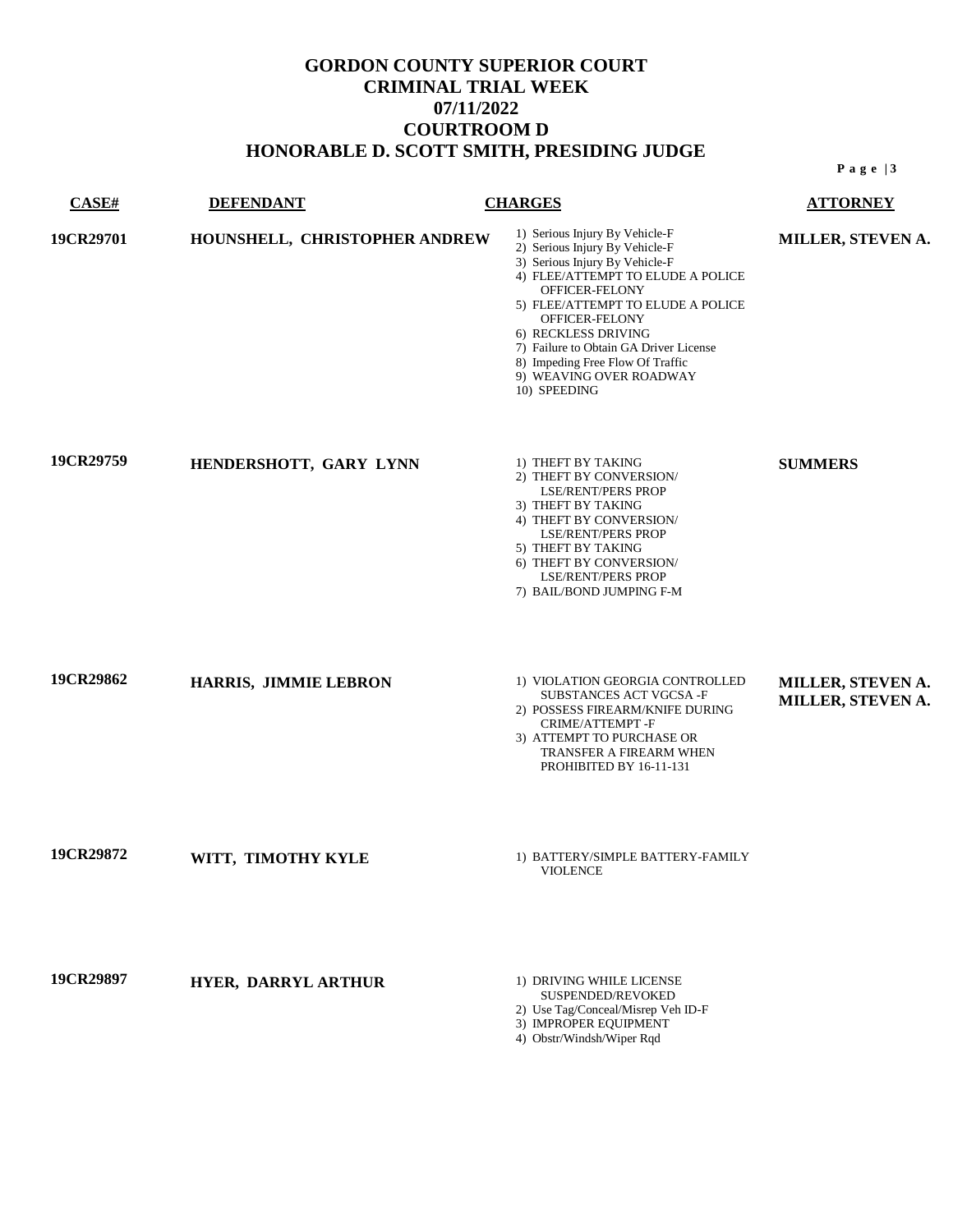| CASE#     | <b>DEFENDANT</b>        | <b>CHARGES</b>                                                                                                                                                                                                                                                                     | <b>ATTORNEY</b>  |
|-----------|-------------------------|------------------------------------------------------------------------------------------------------------------------------------------------------------------------------------------------------------------------------------------------------------------------------------|------------------|
| 19CR29899 | FLOYD, ORLANDO JOSE     | 1) AGGRAVATED ASSAULT -F<br>2) AGGRAVATED ASSAULT -F<br>3) POSSESS FIREARM/KNIFE DURING<br>CRIME/ATTEMPT-F                                                                                                                                                                         |                  |
| 19CR29961 | FIELDS, CHARLES LINDELL | 1) SIMPLE BATTERY -M                                                                                                                                                                                                                                                               | <b>Hoskins</b>   |
| 19CR30118 | Truax, Mark Edward      | 1) VIOLATION GEORGIA CONTROLLED<br>SUBSTANCES ACT VGCSA-F<br>2) POSS DRUG RELATED<br>OBJECTS/EQUIPMENT -M                                                                                                                                                                          | <b>Bearden</b>   |
| 19CR30200 | Wibel, Christina Faith  | 1) DISORDERLY CONDUCT                                                                                                                                                                                                                                                              |                  |
| 19CR30202 | Wibel, Christina Faith  | 1) DRUGS TO BE KEPT IN ORIGINAL<br><b>CONTAINER</b><br>2) Use Tag/Conceal/Misrep Veh ID-F<br>3) KNOWINGLY DRIVING MOTOR<br>VEHICLE ON SUSPENDED<br>CANCELED, OR REVOKED<br><b>REGISTRATION</b><br>4) No Proof of Insurance<br>5) Failure to Carry License<br>6) IMPROPER EQUIPMENT |                  |
| 20CR30677 | THACKER, TOMMY RAY      | 1) Possession of Firearm by Convicted Felon                                                                                                                                                                                                                                        | <b>MCWHORTER</b> |
| 20CR30851 | HOEK, JOSHUA MATTHEW    | 1) VIOLATION GEORGIA CONTROLLED<br>SUBSTANCES ACT VGCSA-F<br>2) DRUGS TO BE KEPT IN ORIGINAL<br><b>CONTAINER</b><br>3) Possession of Firearm by Convicted Felon                                                                                                                    | <b>BLOCK</b>     |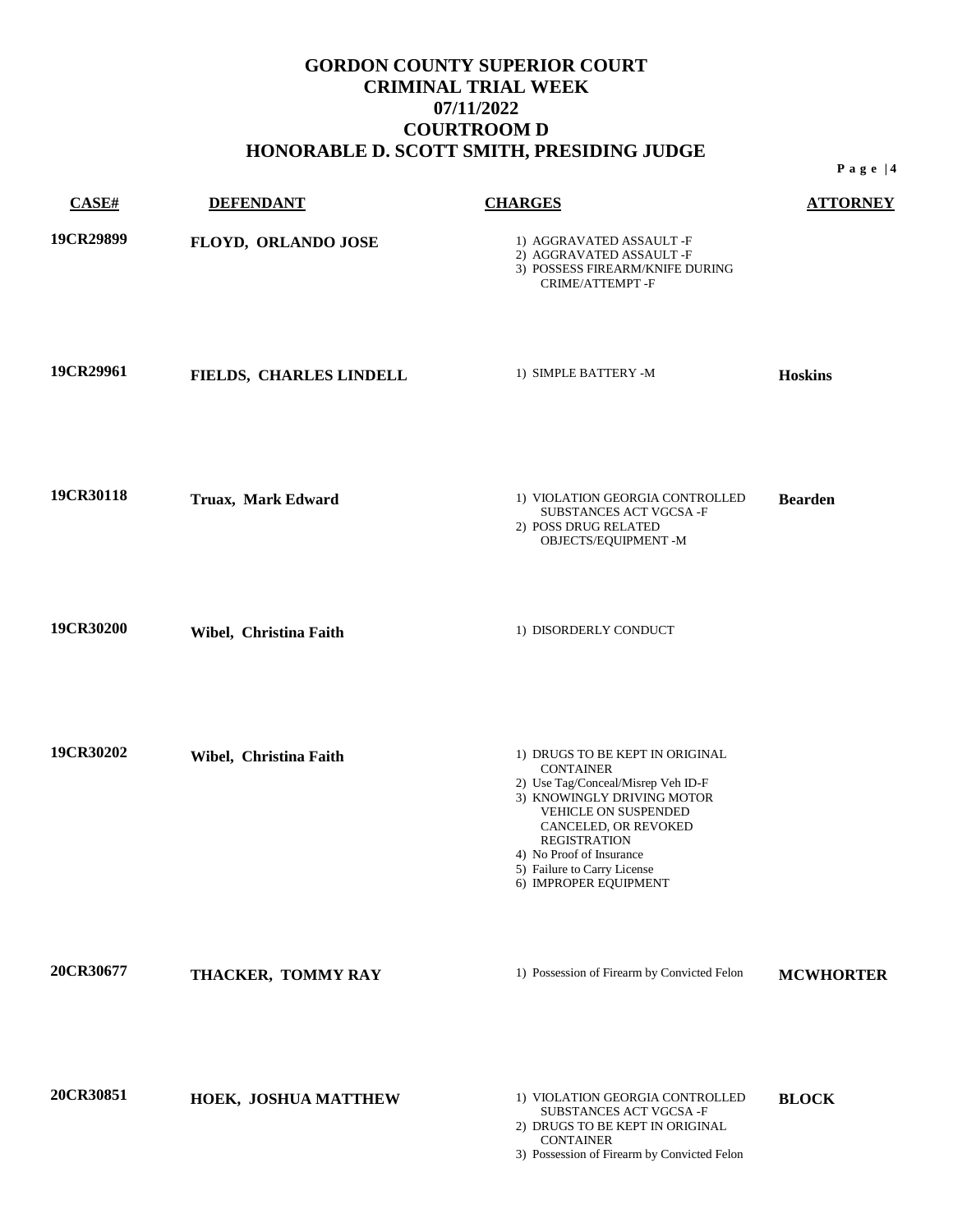**CASE# DEFENDANT CHARGES ATTORNEY 20CR30904 HALL, DALLAS LEE** 1) Criminal Trespass **20CR31000 <b>HANN, MICHAEL LEARD** 1) VIOLATION GEORGIA CONTROLLED SUBSTANCES ACT VGCSA -F 2) WEAVING OVER ROADWAY **20CR31064 HAMPTON, DWIGHT SHANE** 1) VIOLATION GEORGIA CONTROLLED SUBSTANCES ACT VGCSA -F 2) VIOLATION GEORGIA CONTROLLED SUBSTANCES ACT VGCSA -F 3) VIOLATION GEORGIA CONTROLLED SUBSTANCES ACT VGCSA -F 5) POSS DRUG RELATED OBJECTS/EQUIPMENT -M 6) POSS DRUG RELATED OBJECTS/EQUIPMENT -M 8) Possession of Firearm by Convicted Felon **Bearden JACKS, MELISSA DAWN** <sup>1)</sup> VIOLATION GEORGIA CONTROLLED SUBSTANCES ACT VGCSA -F 4) VIOLATION GEORGIA CONTROLLED SUBSTANCES ACT VGCSA -F 5) POSS DRUG RELATED OBJECTS/EQUIPMENT -M 6) POSS DRUG RELATED OBJECTS/EQUIPMENT -M 7) POSS DRUG RELATED OBJECTS/EQUIPMENT -M 9) Possession of Firearm by Convicted Felon **BLOCK**

**20CR31070 HOUSE, PHILLIP EDWARD** 1) BATTERY/SIMPLE BATTERY-FAMILY

VIOLENCE **BLOCK**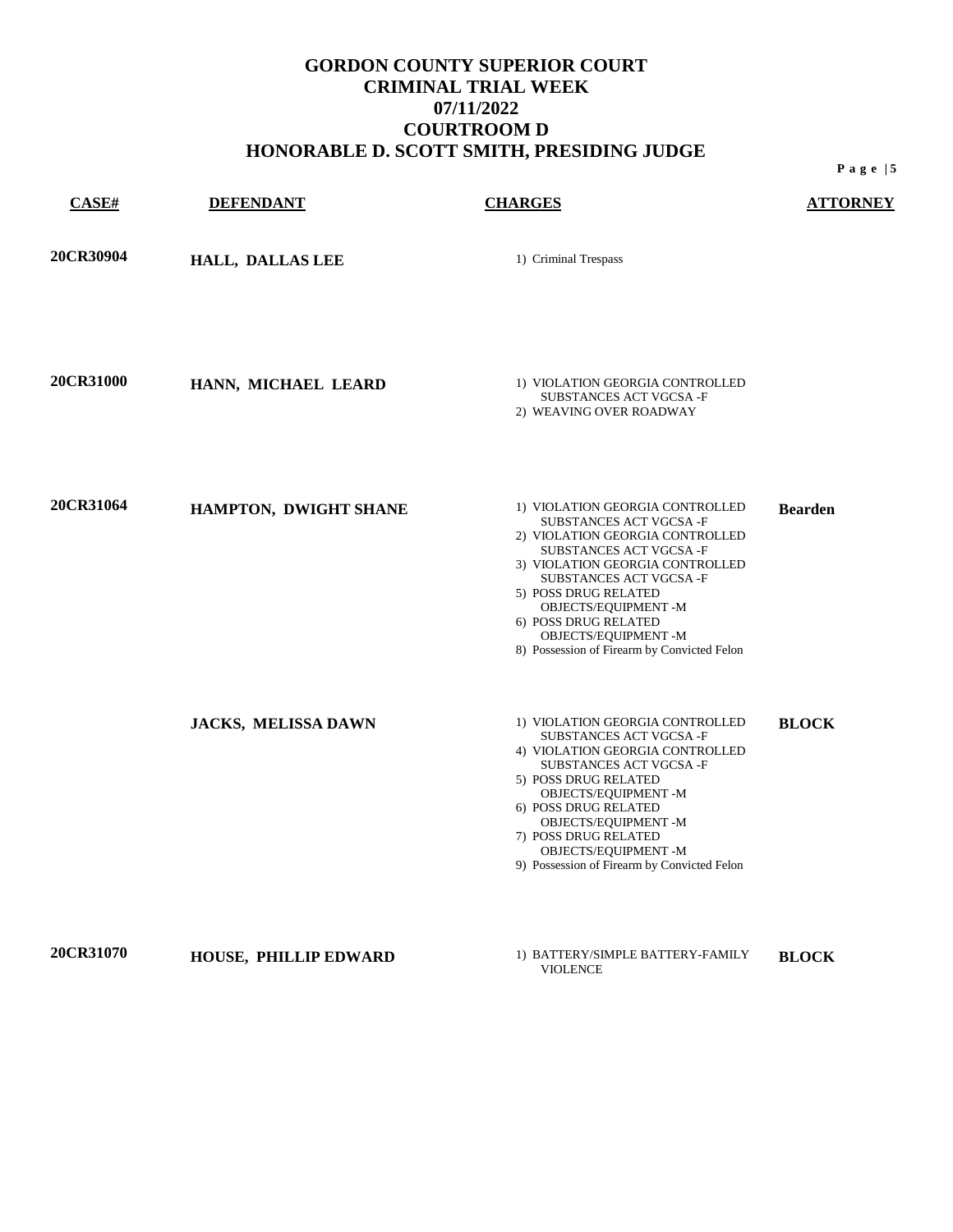| CASE#     | <b>DEFENDANT</b>             | <b>CHARGES</b>                                                                                                                                                                                                                                   | <b>ATTORNEY</b> |
|-----------|------------------------------|--------------------------------------------------------------------------------------------------------------------------------------------------------------------------------------------------------------------------------------------------|-----------------|
| 20CR31075 | WELLS, JOHN ALAN             | 1) VIOLATION GEORGIA CONTROLLED<br>SUBSTANCES ACT VGCSA-F<br>2) VIOLATION GEORGIA CONTROLLED<br>SUBSTANCES ACT VGCSA-F<br>3) VIOLATION GEORGIA CONTROLLED<br>SUBSTANCES ACT VGCSA-F<br>4) VIOLATION GEORGIA CONTROLLED<br>SUBSTANCES ACT VGCSA-F | <b>BLOCK</b>    |
| 20CR31078 | WOMACK, KEVIN BRYANT         | 1) VIOLATION GEORGIA CONTROLLED<br>SUBSTANCES ACT VGCSA-F                                                                                                                                                                                        | <b>BLOCK</b>    |
| 20CR31152 | <b>EVANS, EDDIE LAMAR</b>    | 1) VIOLATION GEORGIA CONTROLLED<br>SUBSTANCES ACT VGCSA-F<br>2) VIOLATION GEORGIA CONTROLLED<br>SUBSTANCES ACT VGCSA-F                                                                                                                           | <b>BLOCK</b>    |
| 20CR31162 | EASTERWOOD, CHELSEY HOPE     | 1) BATTERY/SIMPLE BATTERY-FAMILY<br><b>VIOLENCE</b><br>2) CRUELTY TO CHILDREN IN THE 3RD<br>DEG 3RD OR SUBSEQUENT OFFENSE<br>3) CRUELTY TO CHILDREN IN THE 3RD<br>DEG 3RD OR SUBSEQUENT OFFENSE                                                  | <b>SUMMERS</b>  |
| 20CR31168 | HENDRIX, MARVIN JAMES        | 1) SIMPLE BATTERY -M                                                                                                                                                                                                                             |                 |
| 20CR31169 | HIGGINBOTHAM, BRIAN JERMAINE | 1) BATTERY/SIMPLE BATTERY-FAMILY<br><b>VIOLENCE</b><br>2) THEFT BY TAKING<br>3) OBSTRUCT/HINDER CALL FOR<br><b>EMERGENCY ASSISTANCE</b>                                                                                                          | <b>Jones</b>    |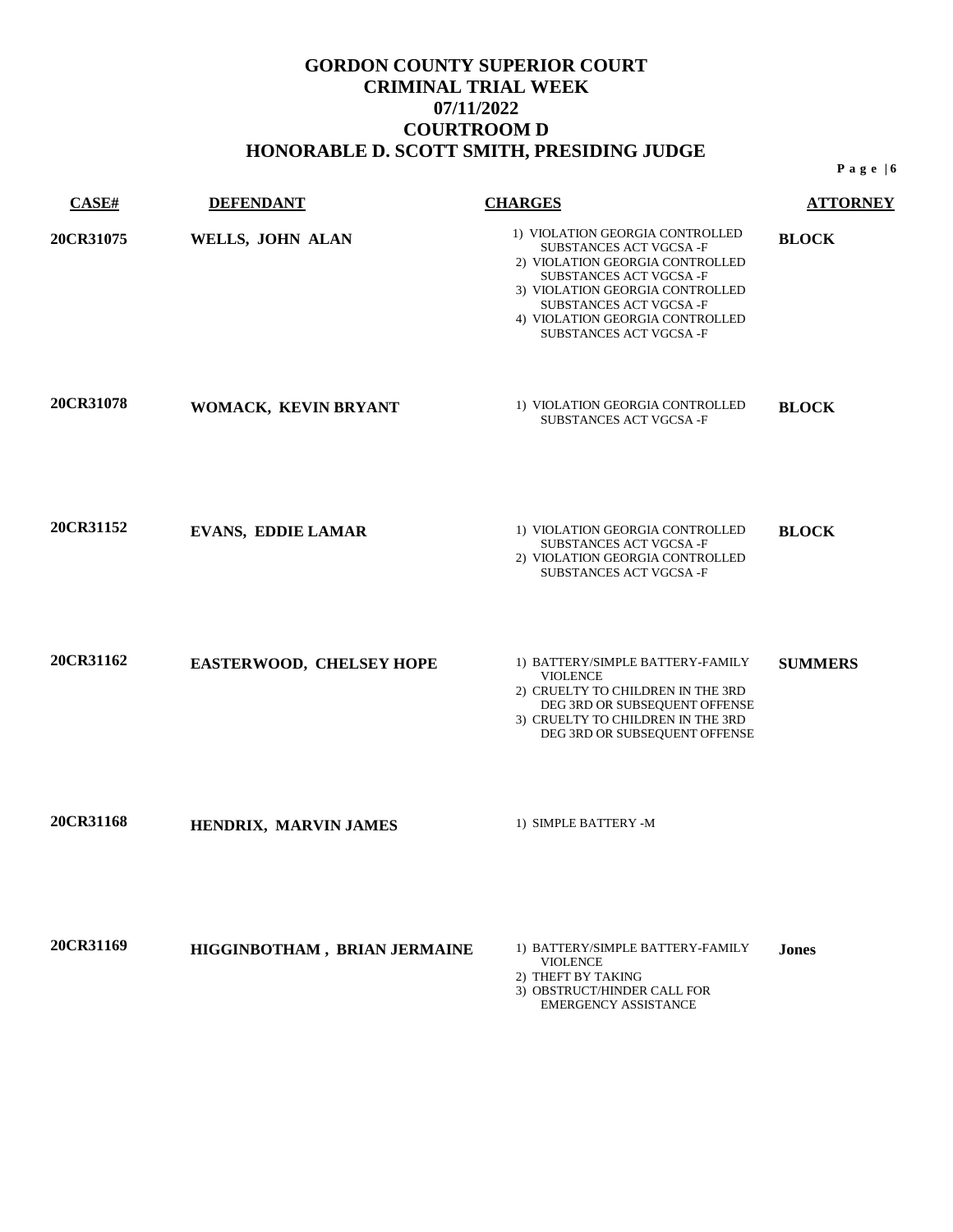| CASE#     | <b>DEFENDANT</b>           | <b>CHARGES</b>                                                                                                                                                         | <b>ATTORNEY</b> |
|-----------|----------------------------|------------------------------------------------------------------------------------------------------------------------------------------------------------------------|-----------------|
| 20CR31177 | HUFF, STACY ANNETTE        | 1) VIOLATION GEORGIA CONTROLLED<br>SUBSTANCES ACT VGCSA-F<br>2) VIOLATION GEORGIA CONTROLLED<br>SUBSTANCES ACT VGCSA-F<br>3) POSS DRUG RELATED<br>OBJECTS/EQUIPMENT -M |                 |
| 20CR31187 | KING, BRYAN DAVIS          | 1) BATTERY/SIMPLE BATTERY-FAMILY<br><b>VIOLENCE</b><br>2) BATTERY/SIMPLE BATTERY-FAMILY<br><b>VIOLENCE</b>                                                             | <b>Helton</b>   |
| 20CR31246 | <b>EWING, RONALD WAYNE</b> | 1) THEFT BY SHOPLIFTING <300-M 4TH<br>OFF OR > \$300-F                                                                                                                 | Forster         |
| 20CR31248 | KELLEY, KENNETH DEWAYNE    | 1) THEFT BY SHOPLIFTING <300-M 4TH<br>OFF OR > \$300-F                                                                                                                 |                 |
| 20CR31314 | HALL, SHAWN LEE            | 1) THEFT BY SHOPLIFTING <300-M 4TH<br>OFF OR > \$300-F                                                                                                                 | <b>BLOCK</b>    |
| 20CR31316 | HALL, SHAWN LEE            | 1) VIOLATION GEORGIA CONTROLLED<br>SUBSTANCES ACT VGCSA -F<br>2) POSS DRUG RELATED<br>OBJECTS/EQUIPMENT -M<br>3) Operating Vehicle Without Valid Tag                   | <b>BLOCK</b>    |
| 20CR31332 | WHITE, BRANDON LLOYD       | 1) BURGLARY / SECOND DEGREE                                                                                                                                            | <b>Dettmar</b>  |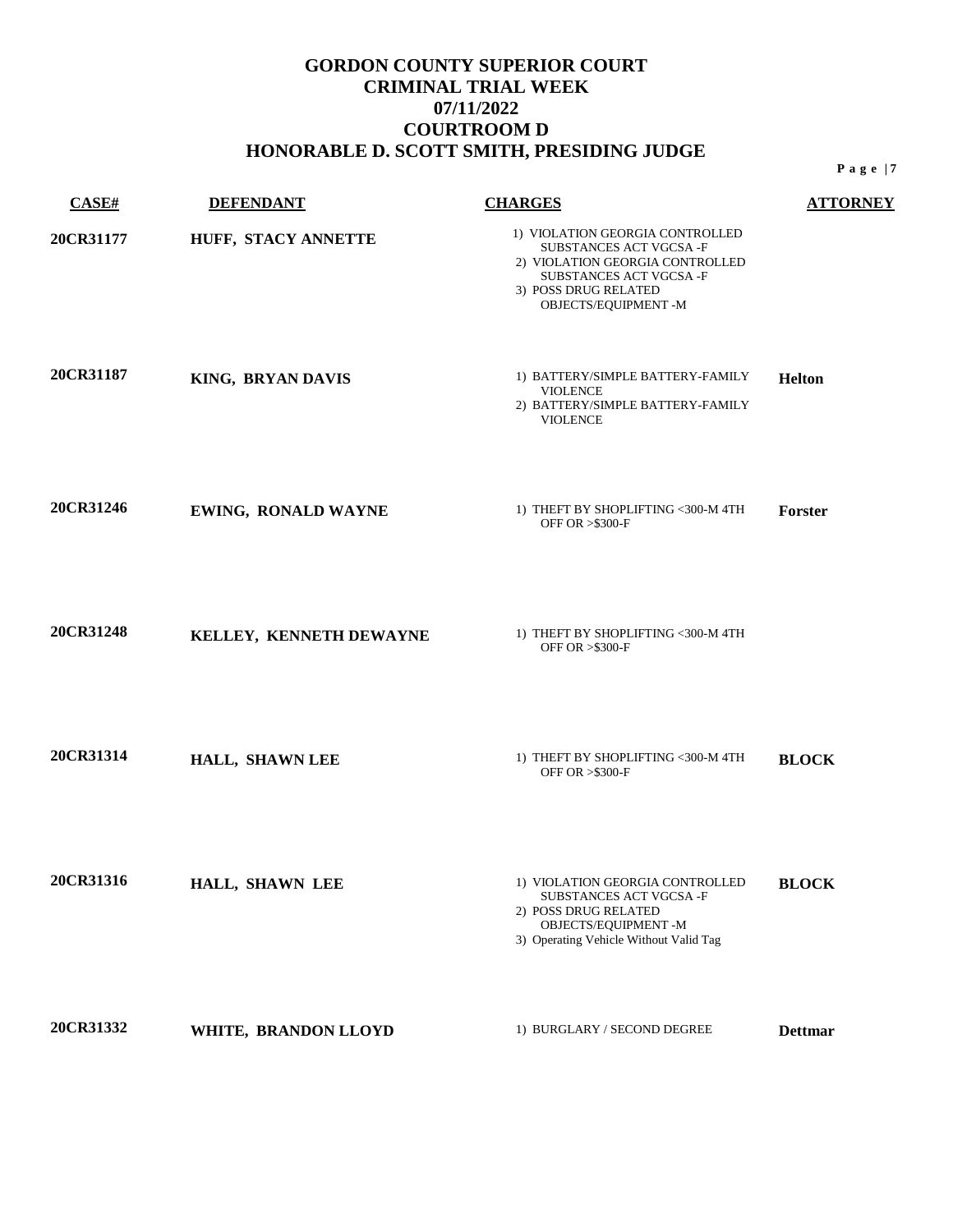| CASE#     | <b>DEFENDANT</b>      | <b>CHARGES</b>                                                                                                                                                                                                                                                                                                                                                                                                                                                                   | <b>ATTORNEY</b>              |
|-----------|-----------------------|----------------------------------------------------------------------------------------------------------------------------------------------------------------------------------------------------------------------------------------------------------------------------------------------------------------------------------------------------------------------------------------------------------------------------------------------------------------------------------|------------------------------|
| 20CR31357 | EMARD, GARY           | 1) BURGLARY / FIRST DEGREE / FELONY<br>2) BURGLARY / FIRST DEGREE / FELONY<br>3) CRIMINAL DAMAGE PROPERTY 2ND<br>DEGREE -F<br>4) THEFT OF SERVICES                                                                                                                                                                                                                                                                                                                               | Paul<br>Paul                 |
| 20CR31360 | HOLBERT, MYLON WAYNE  | 1) AGGRAVATED ASSAULT -F<br>2) AGGRAVATED ASSAULT -F<br>3) POSSESS FIREARM/KNIFE DURING<br>CRIME/ATTEMPT-F<br>4) POSSESS FIREARM/KNIFE DURING<br>CRIME/ATTEMPT-F<br>5) OBSTRUCTION OR HINDERING LAW<br>ENFORCEMENT-F<br>6) OBSTRUCTION OR HINDERING LAW<br><b>ENFORCEMENT-F</b><br>7) OBSTRUCTION OR HINDERING LAW<br><b>ENFORCEMENT-F</b><br>8) OBSTRUCTION OR HINDERING LAW<br><b>ENFORCEMENT-F</b><br>9) OBSTRUCTION OR HINDERING LAW<br><b>ENFORCEMENT-F</b><br>10) SPEEDING | <b>McCoy</b><br><b>Allen</b> |
| 20CR31365 | THOMPSON, KALEB       | 1) CHILD MOLESTATION -F<br>2) CHILD MOLESTATION -F<br>3) AGGRAVATED SEXUAL BATTERY -F                                                                                                                                                                                                                                                                                                                                                                                            | <b>SUMMERS</b>               |
| 20CR31366 | TUTT, VINCENT EZRA    | 1) AGGRAVATED CHILD MOLESTATION<br>2) AGGRAVATED CHILD MOLESTATION<br>3) INCEST-F<br>4) CHILD MOLESTATION -F<br>5) INCEST-F<br>6) INCEST-F                                                                                                                                                                                                                                                                                                                                       | <b>Alicia Lanier-Shurley</b> |
| 20CR31380 | FAIR, ROCKY JAMES     | 1) BATTERY/SIMPLE BATTERY-FAMILY<br><b>VIOLENCE</b>                                                                                                                                                                                                                                                                                                                                                                                                                              | <b>Jones</b>                 |
| 20CR31385 | HENDRIX, MARK ANTHONY | 1) VIOLATION GEORGIA CONTROLLED<br>SUBSTANCES ACT VGCSA-F<br>2) VIOLATION GEORGIA CONTROLLED<br>SUBSTANCES ACT VGCSA-F                                                                                                                                                                                                                                                                                                                                                           | Forster                      |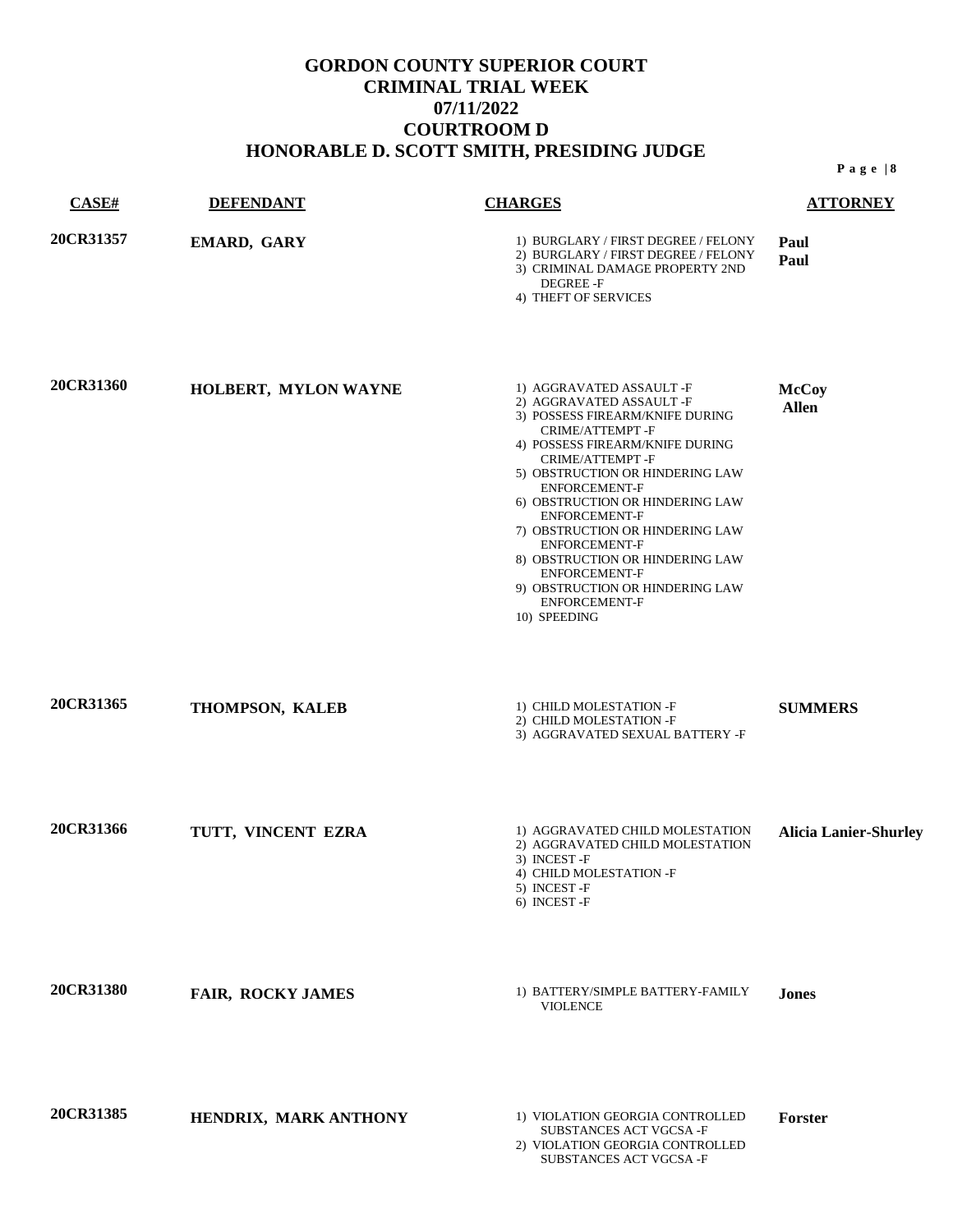| <b>CASE#</b>     | <b>DEFENDANT</b>          | <b>CHARGES</b>     | <b>ATTORNEY</b> |
|------------------|---------------------------|--------------------|-----------------|
| <b>20CR31387</b> | HIGHFIELD, CATHY JEAN     | 1) THEFT BY TAKING | <b>BLOCK</b>    |
| <b>20CR31390</b> | TANKERSLEY, CHARLES HOMER | 1) THEFT BY TAKING |                 |

**20CR31392 THOMAS, APRIL MICHELLE** 1) VIOLATION GEORGIA CONTROLLED

SUBSTANCES ACT VGCSA -F 2) POSS DRUG RELATED OBJECTS/EQUIPMENT -M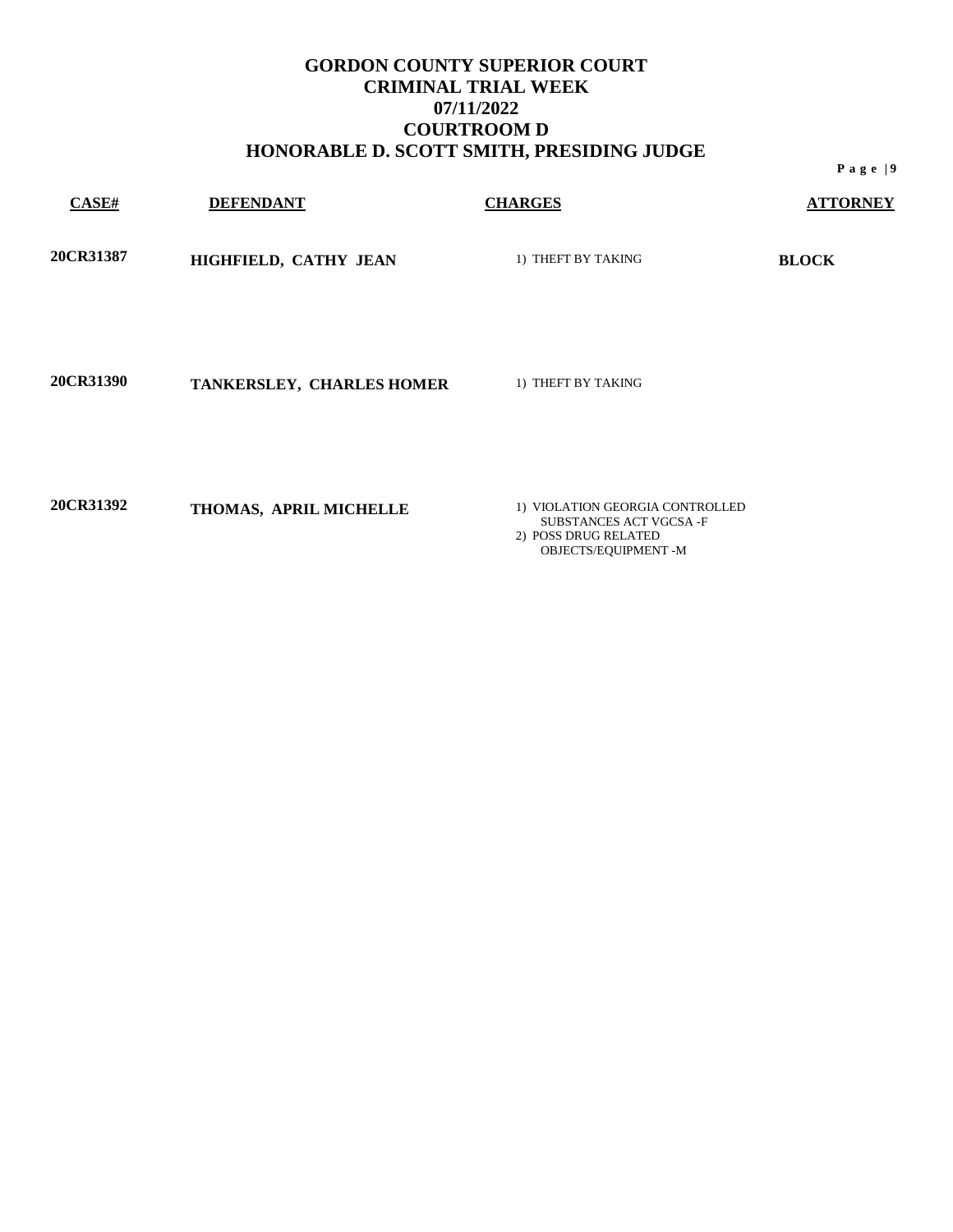| CASE#            | <b>DEFENDANT</b>            | <b>CHARGES</b>                                                                                                                                                                                                                                                                                                                     | <b>ATTORNEY</b>                |
|------------------|-----------------------------|------------------------------------------------------------------------------------------------------------------------------------------------------------------------------------------------------------------------------------------------------------------------------------------------------------------------------------|--------------------------------|
| <b>21CR31832</b> | WOOD, COREY DERRELL         | 1) AGGRAVATED STALKING -F<br>2) Driving While License Suspended                                                                                                                                                                                                                                                                    | <b>BLOCK</b>                   |
| <b>21CR31994</b> | WILKIE, REX ALLEN           | 1) FALSE IMPRISONMENT -F<br>2) BATTERY/SIMPLE BATTERY-FAMILY<br><b>VIOLENCE</b><br>3) BATTERY/SIMPLE BATTERY-FAMILY<br><b>VIOLENCE</b><br>4) Simple Battery, Family Violence                                                                                                                                                       | <b>McCoy</b>                   |
| <b>21CR32592</b> | <b>HEATH, JOSHUA ANDREW</b> | 1) TRAFFICKING<br>COCAINE/MARIJUANA/ILLEGAL<br>DRUGS -F<br>2) POSS DRUG RELATED<br>OBJECTS/EQUIPMENT -M<br>3) POSS DRUG RELATED<br>OBJECTS/EQUIPMENT -M                                                                                                                                                                            |                                |
|                  | HEATH, LANDON ANDREW        | 1) TRAFFICKING<br>COCAINE/MARIJUANA/ILLEGAL<br>DRUGS -F<br>2) POSS DRUG RELATED<br>OBJECTS/EQUIPMENT -M<br>3) POSS DRUG RELATED<br>OBJECTS/EQUIPMENT -M<br>4) VIOLATION GEORGIA CONTROLLED<br>SUBSTANCES ACT VGCSA-F<br>5) VIOLATION GEORGIA CONTROLLED<br>SUBSTANCES ACT VGCSA -F<br>6) POSS DRUG RELATED<br>OBJECTS/EQUIPMENT -M | <b>BLOCK</b><br><b>SUMMERS</b> |
|                  | HILL, BILLIE MICHELLE       | 1) TRAFFICKING<br>COCAINE/MARIJUANA/ILLEGAL<br>DRUGS -F<br>2) POSS DRUG RELATED<br>OBJECTS/EQUIPMENT -M<br>3) POSS DRUG RELATED<br>OBJECTS/EQUIPMENT -M<br>9) POSS FIREARM BY CONVICTED FELON<br>-F                                                                                                                                | <b>Morgan</b>                  |
|                  | HUSKINS, GIST MONROE        | 1) TRAFFICKING<br>COCAINE/MARIJUANA/ILLEGAL<br>DRUGS-F<br>2) POSS DRUG RELATED<br>OBJECTS/EQUIPMENT -M<br>3) POSS DRUG RELATED<br>OBJECTS/EQUIPMENT -M<br>8) POSS FIREARM BY CONVICTED FELON<br>-F                                                                                                                                 | <b>CURRY</b>                   |